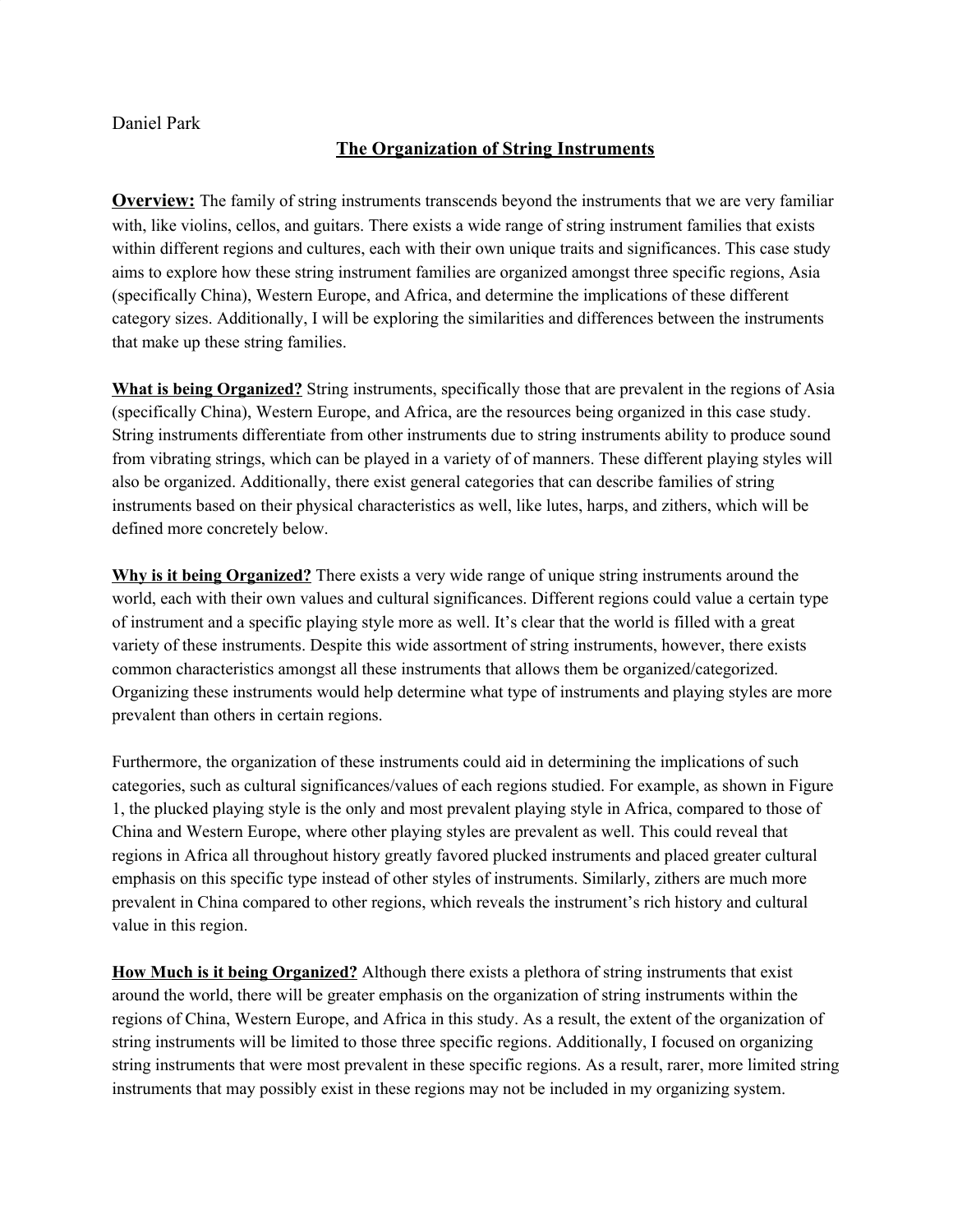The string instruments are first organized based on the region they are located in; in my case, they are organized by the regions of China, Western Europe, and Africa. The instruments are then organized by the playing style they have, with plucked (playing the instrument using a finger or thumb to pluck the string), bowed (playing the instrument using a bow), and struck (striking the strings to produce sound) playing styles being the most prevalent categories. String instruments can be further organized based on their physical characteristics through three main categories as well. They include lutes, harps, and zithers. Lutes are any plucked or bowed string instrument with a neck and a deep round back enclosing a hollow space, usually with a sound hole or opening in the body (includes guitars, violins/fiddles, etc.). Harps are instruments that contain the strings within a frame, and have individual strings running at an angle to its soundboard. Zithers are instruments consisting of many strings stretched across a thin, flat body. This hierarchical organization can be seen through Figure 1. String instruments are organized into these categorizations based on how well they match these specific definitions of playing styles and physical characteristics.

There does exist a special category specifically in my organization of Chinese string instruments, with the category of "Silk" as seen in Figure 1. This is due to Chinese string instruments' strings traditionally being made out of twisted silk rather than the metal or nylon found in the strings of string instruments of other regions. As a result, I saw it best fit to include this specific category as well.

**When is it being Organized?** With this organization system in place, any further instruments that come from either of the three regions studied can be added to the collection of already existing string instruments and be organized immediately.

**How or by Whom is it being Organized?** All of these categories representing playing styles and physical characteristics of the instruments were organized by me and based on my own personal experiences and involvement with string instruments, as well as other outside research into this specific topic.



*Figure 1 String Instrument Organization*